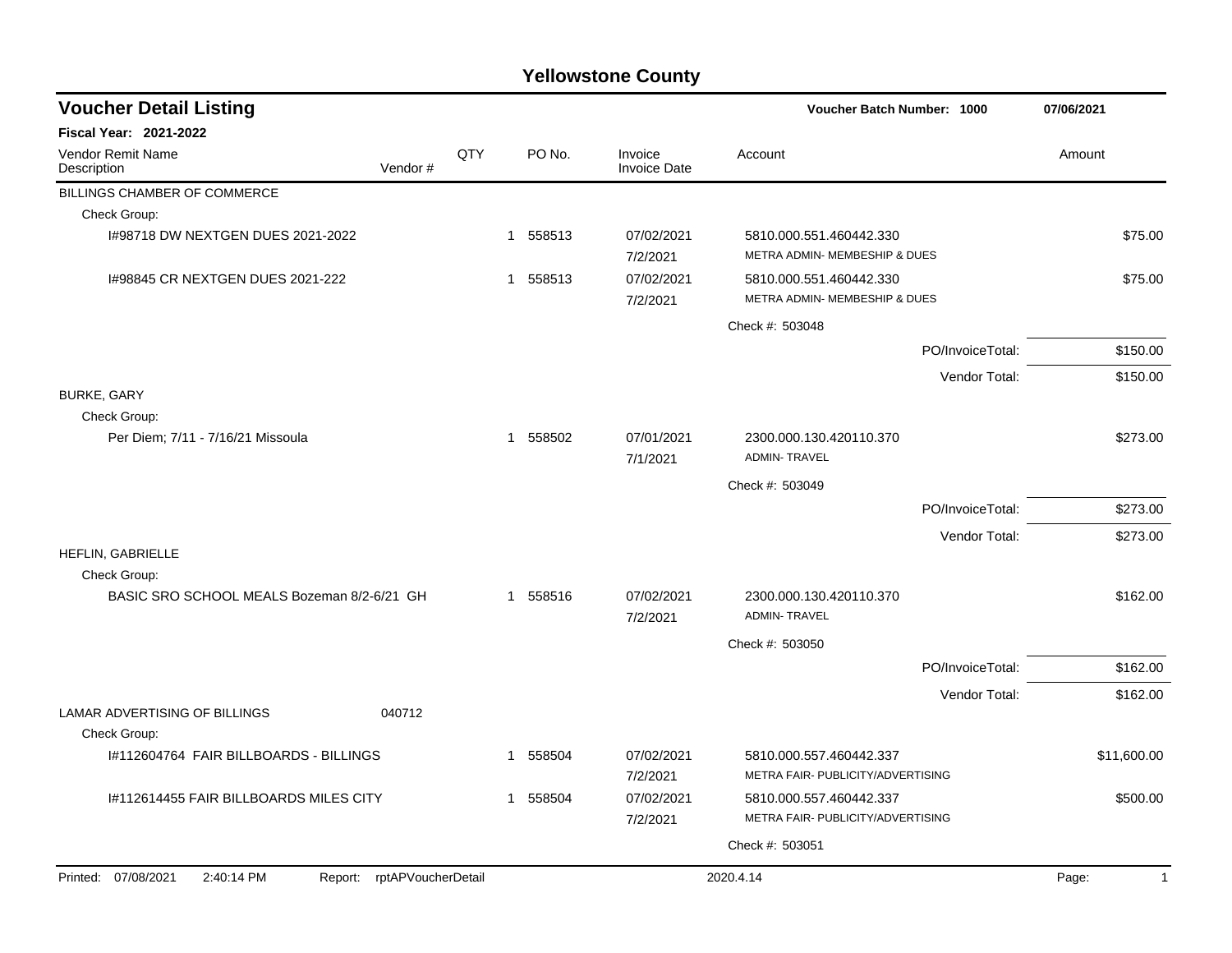## **Yellowstone County**

| <b>Voucher Detail Listing</b>                                         |                    |     |             |                                | Voucher Batch Number: 1000                                  |                  | 07/06/2021  |
|-----------------------------------------------------------------------|--------------------|-----|-------------|--------------------------------|-------------------------------------------------------------|------------------|-------------|
| Fiscal Year: 2021-2022                                                |                    |     |             |                                |                                                             |                  |             |
| Vendor Remit Name<br>Description                                      | Vendor#            | QTY | PO No.      | Invoice<br><b>Invoice Date</b> | Account                                                     |                  | Amount      |
|                                                                       |                    |     |             |                                |                                                             | PO/InvoiceTotal: | \$12,100.00 |
|                                                                       |                    |     |             |                                |                                                             | Vendor Total:    | \$12,100.00 |
| <b>MARLS</b>                                                          | 020832             |     |             |                                |                                                             |                  |             |
| Check Group:                                                          |                    |     |             |                                |                                                             |                  |             |
| I#11404-Membership Dues 7/21-6/30/22                                  |                    |     | 1 558518    | 07/02/2021<br>7/2/2021         | 1000.000.102.410940.335<br>CLERK & REC-MEMBERSHIP & DUES    |                  | \$190.00    |
|                                                                       |                    |     |             |                                | Check #: 503052                                             |                  |             |
|                                                                       |                    |     |             |                                |                                                             | PO/InvoiceTotal: | \$190.00    |
|                                                                       |                    |     |             |                                |                                                             | Vendor Total:    | \$190.00    |
| MASTERCARD KC WILLIAMS                                                |                    |     |             |                                |                                                             |                  |             |
| Check Group: KC WILLIAMS                                              |                    |     |             |                                |                                                             |                  |             |
| A#1232; Conf. 8/28-9/3/21 LAS VEGAS NV<br>P-Card Payee:<br>MASTERCARD |                    |     | 1 558517    | 07/02/2021<br>7/2/2021         | 1000.000.124.420600.380<br><b>DES-TRAINING</b>              |                  | \$675.00    |
| A#1232; MGM CONF RM DEP 8/29-9/2/21                                   |                    |     | 1 558517    | 07/02/2021                     | 1000.000.124.420600.370                                     |                  | \$77.10     |
| MASTERCARD<br>P-Card Payee:                                           |                    |     |             | 7/2/2021                       | <b>DES-TRAVEL</b>                                           |                  |             |
|                                                                       |                    |     |             |                                | Check #: 503064                                             |                  |             |
|                                                                       |                    |     |             |                                |                                                             | PO/InvoiceTotal: | \$752.10    |
|                                                                       |                    |     |             |                                |                                                             | Vendor Total:    | \$752.10    |
| <b>MCCI</b>                                                           |                    |     |             |                                |                                                             |                  |             |
| Check Group:                                                          |                    |     |             |                                |                                                             |                  |             |
| I#RN2540 FIN LF SUPPORT RNWL FY22                                     |                    |     | 1 558510    | 07/02/2021<br>7/2/2021         | 1000.000.111.410510.368<br>FINANCE- SOFTWARE/HARDWARE MAINT |                  | \$220.00    |
| I#RN2540 CAO LF SUPPORT RNWL FY22                                     |                    |     | 558510<br>1 | 07/02/2021                     | 2190.000.429.510333.368                                     |                  | \$2,472.14  |
|                                                                       |                    |     |             | 7/2/2021                       | INSUR ADMIN- SOFTWARE/HARDWARE MAINT                        |                  |             |
| I#RN2540 LASERFICHE ANNUAL 6/2021-6/2022                              |                    |     | 558510<br>1 | 07/02/2021                     | 1000.000.100.410100.368                                     |                  | \$459.36    |
|                                                                       |                    |     |             | 7/2/2021                       | BOCC- SOFTWARE/HARDWARE MAINT                               |                  |             |
|                                                                       |                    |     |             |                                | Check #: 503053                                             |                  |             |
|                                                                       |                    |     |             |                                |                                                             | PO/InvoiceTotal: | \$3,151.50  |
|                                                                       |                    |     |             |                                |                                                             | Vendor Total:    | \$3,151.50  |
| <b>MILLER TROIS LLC</b>                                               |                    |     |             |                                |                                                             |                  |             |
| Printed: 07/08/2021<br>2:40:14 PM<br>Report:                          | rptAPVoucherDetail |     |             |                                | 2020.4.14                                                   |                  | 2<br>Page:  |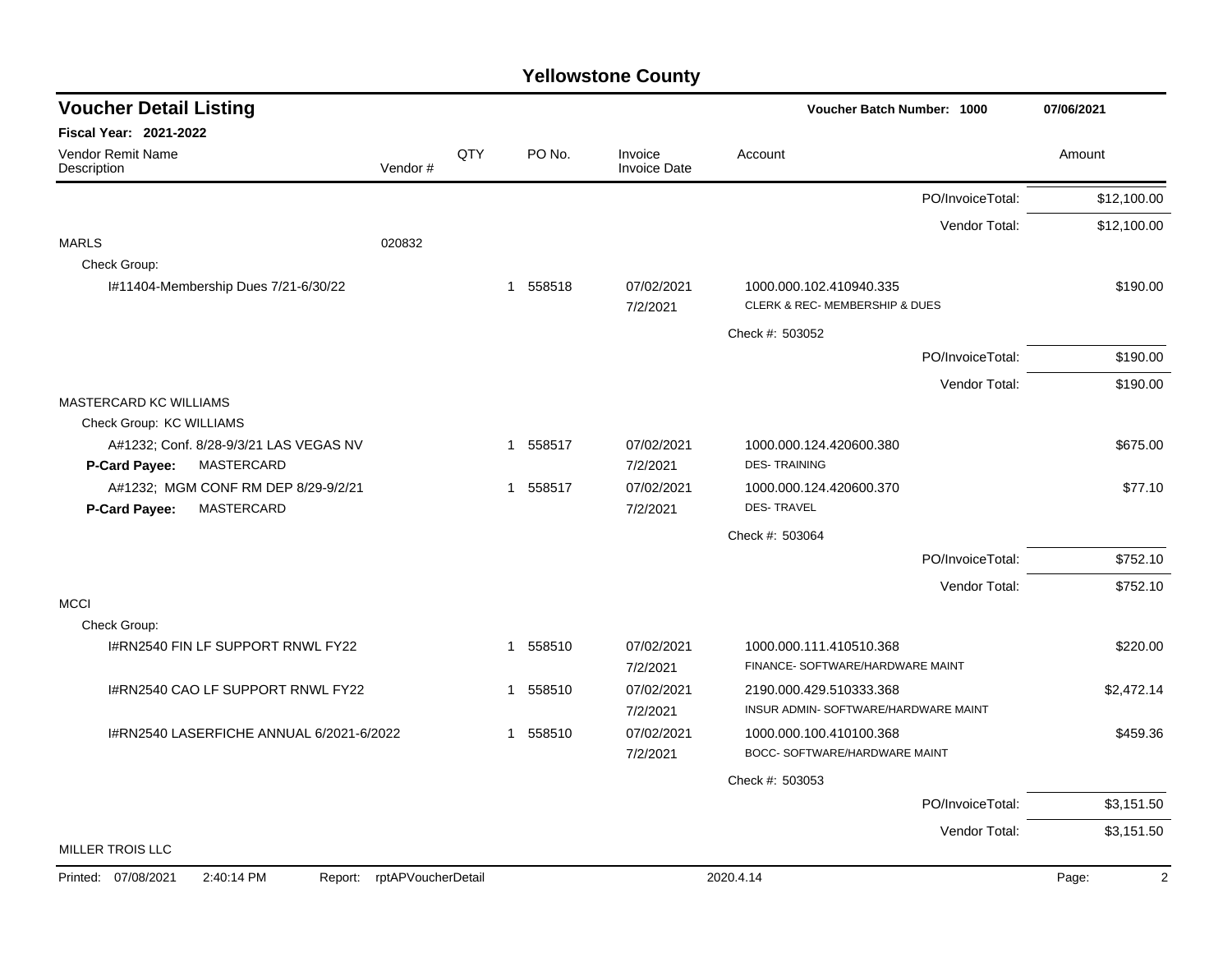|                                                                          |         |     |              |        | <b>Yellowstone County</b>      |                                                              |                  |             |
|--------------------------------------------------------------------------|---------|-----|--------------|--------|--------------------------------|--------------------------------------------------------------|------------------|-------------|
| <b>Voucher Detail Listing</b>                                            |         |     |              |        |                                | Voucher Batch Number: 1000                                   |                  | 07/06/2021  |
| <b>Fiscal Year: 2021-2022</b>                                            |         |     |              |        |                                |                                                              |                  |             |
| <b>Vendor Remit Name</b><br>Description                                  | Vendor# | QTY |              | PO No. | Invoice<br><b>Invoice Date</b> | Account                                                      |                  | Amount      |
| Check Group:                                                             |         |     |              |        |                                |                                                              |                  |             |
| Ernest Money Miller Bldg Purchase                                        |         |     | $\mathbf 1$  | 558507 | 07/02/2021<br>7/2/2021         | 4050.000.599.411200.920<br>GENERAL- CAPITAL OUTLAY/ BUILDING |                  | \$10,000.00 |
|                                                                          |         |     |              |        |                                | Check #: 503054                                              |                  |             |
|                                                                          |         |     |              |        |                                |                                                              | PO/InvoiceTotal: | \$10,000.00 |
|                                                                          |         |     |              |        |                                |                                                              | Vendor Total:    | \$10,000.00 |
| PINE TECHNOLOGIES LLC<br>Check Group:                                    |         |     |              |        |                                |                                                              |                  |             |
| I#046 - CMS Support; 7/1 - 12/31/2021                                    |         |     | 1            | 558503 | 07/01/2021<br>7/1/2021         | 2301.000.122.411100.368<br>ATTORNEY- SOFTWARE/HARDWARE MAINT |                  | \$20,000.00 |
|                                                                          |         |     |              |        |                                | Check #: 503055                                              |                  |             |
|                                                                          |         |     |              |        |                                |                                                              | PO/InvoiceTotal: | \$20,000.00 |
|                                                                          |         |     |              |        |                                |                                                              | Vendor Total:    | \$20,000.00 |
| <b>RENO BABCOCK AUCTIONS LLC</b>                                         |         |     |              |        |                                |                                                              |                  |             |
| Check Group:<br>PRE AUCTION EXPENSE 7/24/21                              |         |     | $\mathbf 1$  | 558514 | 07/02/2021                     | 5810.000.552.460442.398                                      |                  | \$500.00    |
|                                                                          |         |     |              |        | 7/2/2021                       | METRA FACILITIES- VARIABLE CONTRACT SERVICE                  |                  |             |
|                                                                          |         |     |              |        |                                | Check #: 503056                                              |                  |             |
|                                                                          |         |     |              |        |                                |                                                              | PO/InvoiceTotal: | \$500.00    |
|                                                                          |         |     |              |        |                                |                                                              | Vendor Total:    | \$500.00    |
| RICHTER, BETHANY                                                         |         |     |              |        |                                |                                                              |                  |             |
| Check Group:<br>Per Diem: Missoula for BR. (5) breakfast; (5) lunch; (6) |         |     | $\mathbf{1}$ | 558501 | 07/01/2021                     | 2300.000.130.420110.370                                      |                  | \$273.00    |
| dinner. 7/11-16/21                                                       |         |     |              |        |                                |                                                              |                  |             |
|                                                                          |         |     |              |        | 7/1/2021                       | <b>ADMIN-TRAVEL</b>                                          |                  |             |
|                                                                          |         |     |              |        |                                | Check #: 503057                                              |                  |             |
|                                                                          |         |     |              |        |                                |                                                              | PO/InvoiceTotal: | \$273.00    |
| ROCKY MOUNTAIN BANK                                                      |         |     |              |        |                                |                                                              | Vendor Total:    | \$273.00    |
| Check Group:                                                             |         |     |              |        |                                |                                                              |                  |             |
|                                                                          |         |     |              |        |                                |                                                              |                  |             |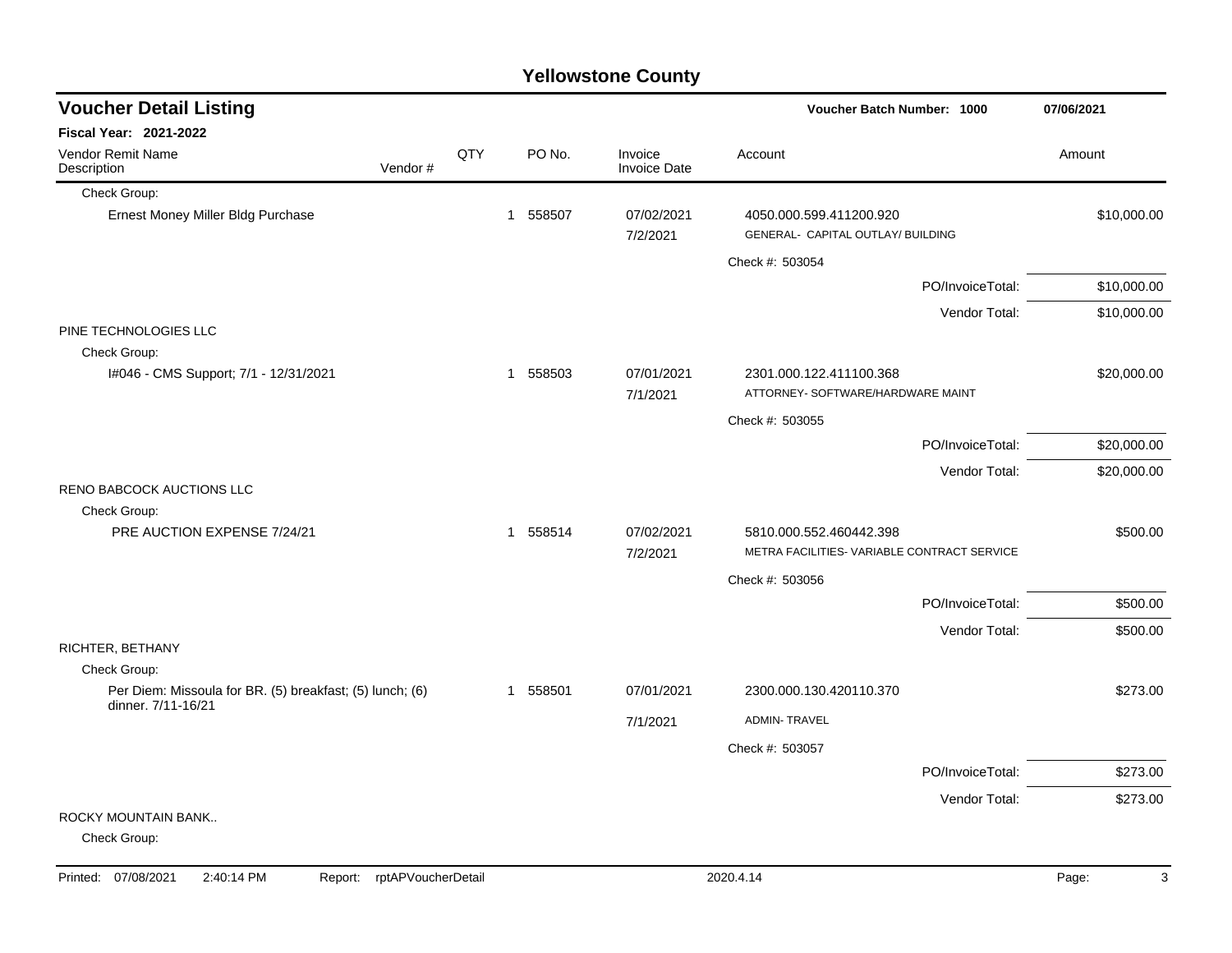|                                              |                            |             |        | <b>Yellowstone County</b>      |                                                                 |            |
|----------------------------------------------|----------------------------|-------------|--------|--------------------------------|-----------------------------------------------------------------|------------|
| <b>Voucher Detail Listing</b>                |                            |             |        |                                | Voucher Batch Number: 1000                                      | 07/06/2021 |
| Fiscal Year: 2021-2022                       |                            |             |        |                                |                                                                 |            |
| Vendor Remit Name<br>Description             | QTY<br>Vendor#             |             | PO No. | Invoice<br><b>Invoice Date</b> | Account                                                         | Amount     |
| 7/21 #5139401135; Principal                  |                            | $\mathbf 1$ | 558509 | 07/02/2021<br>7/2/2021         | 7218.000.719.420400.610<br>BLUE CREEK FIRE SERV AREA- PRINCIPAL | \$2,878.12 |
| 7/21 #5139401135; Interest                   |                            | 1           | 558509 | 07/02/2021<br>7/2/2021         | 7218.000.719.420400.620<br>BLUE CREEK FIRE SERV AREA- INTEREST  | \$309.88   |
|                                              |                            |             |        |                                | Check #: 503058                                                 |            |
|                                              |                            |             |        |                                | PO/InvoiceTotal:                                                | \$3,188.00 |
| SIMPLY FAMILY MAGAZINE INC                   |                            |             |        |                                | Vendor Total:                                                   | \$3,188.00 |
| Check Group:                                 |                            |             |        |                                |                                                                 |            |
| 1#2021-8660 FAIR AD JULY 2021 ISSUE          |                            | 1           | 558508 | 07/02/2021<br>7/2/2021         | 5810.000.557.460442.337<br>METRA FAIR- PUBLICITY/ADVERTISING    | \$1,108.00 |
|                                              |                            |             |        |                                | Check #: 503059                                                 |            |
|                                              |                            |             |        |                                | PO/InvoiceTotal:                                                | \$1,108.00 |
|                                              |                            |             |        |                                | Vendor Total:                                                   | \$1,108.00 |
| ST OF MT DEPT OF JUSTICE<br>Check Group:     | 037163                     |             |        |                                |                                                                 |            |
| I#2022-6-131; CJIN Services 7/1/21 - 6/30/22 |                            | 1           | 558506 | 07/02/2021<br>7/2/2021         | 2301.000.122.411100.368<br>ATTORNEY- SOFTWARE/HARDWARE MAINT    | \$3,598.50 |
|                                              |                            |             |        |                                | Check #: 503060                                                 |            |
|                                              |                            |             |        |                                | PO/InvoiceTotal:                                                | \$3,598.50 |
|                                              |                            |             |        |                                | Vendor Total:                                                   | \$3,598.50 |
| SVEE, RODNEY<br>Check Group:                 |                            |             |        |                                |                                                                 |            |
| July 2021 Professional Contract Rodney Svee  |                            | 1           | 558512 | 07/02/2021<br>7/2/2021         | 1000.000.113.410540.398<br>TREASURER-VARIABLE CONTRACT SERVICE  | \$1,000.00 |
|                                              |                            |             |        |                                | Check #: 503061                                                 |            |
|                                              |                            |             |        |                                | PO/InvoiceTotal:                                                | \$1,000.00 |
|                                              |                            |             |        |                                | Vendor Total:                                                   | \$1,000.00 |
| <b>TRUSAIC</b><br>Check Group:               |                            |             |        |                                |                                                                 |            |
| 2:40:14 PM<br>Printed: 07/08/2021            | Report: rptAPVoucherDetail |             |        |                                | 2020.4.14                                                       | Page:<br>4 |